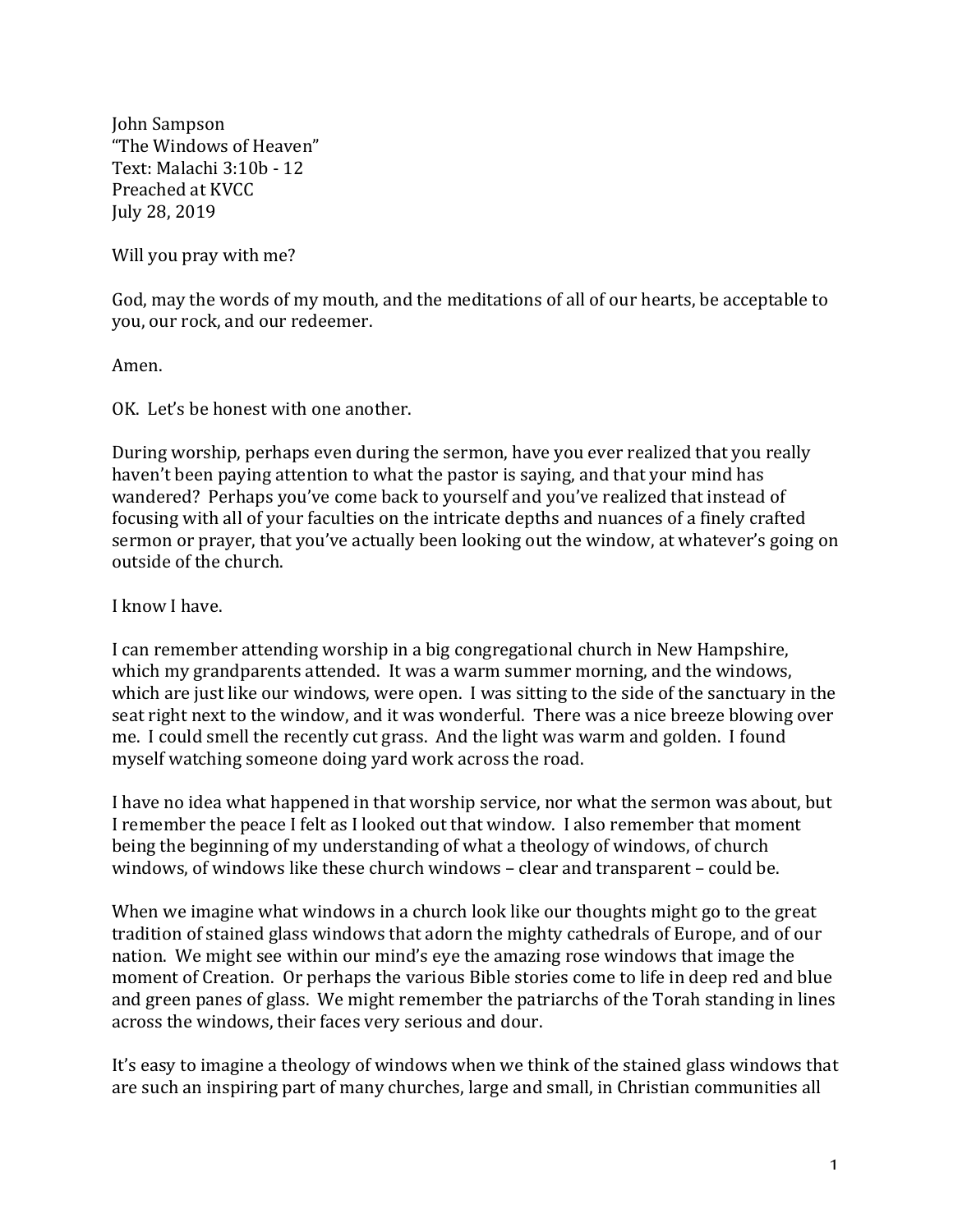around the world. It's easy to imagine that the theology of these windows is found in the stories and figures represented in the colored glass.

What do we believe God has invited us to do with our lives? We need only look up to a stained glass window and see Jesus feeding the 5,000 to understand a theology of giving. We only have to raise our eyes to the circular windows that stand above the entrance doors of a cathedral to understand a theology of Creation, which imagines God at the center of all being.

But then we come to windows like these, products of a history of Reformation that has come down to us from the early English colonies of New England. Here there is no stained glass. No images of Jesus, or the patriarchs, of examples of giving, or of the Creation. Here we have simple transparent glass that allows the light, and the happenings of our world to come into this space, this sacred place, unmodified.

These windows are the kind of windows that let your mind wander, and your thoughts fall away from a sermon just like this one to engage with someone mowing the grass, or a wave of motorcyclists rumbling by.

But these windows, in all of their stark barrenness, in all of their beautiful minimalism, still have such a deep theology to them.

They say to us that there is only the slightest difference between what happens out there, what happens out in the world, and in our lives, and what happens here in this sacred place. Unlike stained glass windows that keep out the happenings of the world and create a dimmer womblike environment of contemplation and worship, here the world comes flooding in. Here the world isn't kept outside of worship. Instead it is invited in to be a part of our worship, even if its entrance can sometimes be disturbing and disruptive to our prayers and meditations.

Sitting in this space, with these windows, we can be praying and see the green tinged light coming through the leaves of the birch trees growing right outside this window, and be reminded of the Creation. And perhaps this light will motivate us to add Creation to our prayers.

Sitting in this space, I can look out the window while I am giving a reflection, just like this one, and see all of the people geared up in their hiking clothes. And I am reminded that the words and example of Jesus, which are so nourishing to our community, are not the only valid religious paths available to us. Being in the forests and the mountains of this region can be just as spiritually nourishing as attending worship here on a Sunday morning.

Looking out of these windows I remember seeing a member of our community walking up and down the street holding a sign that read, "Resist." Through windows like these we can see the struggles of our lives, and of our nation, and these are not things to be kept outside, but rather welcomed into this space, and allowed to profoundly impact how we understand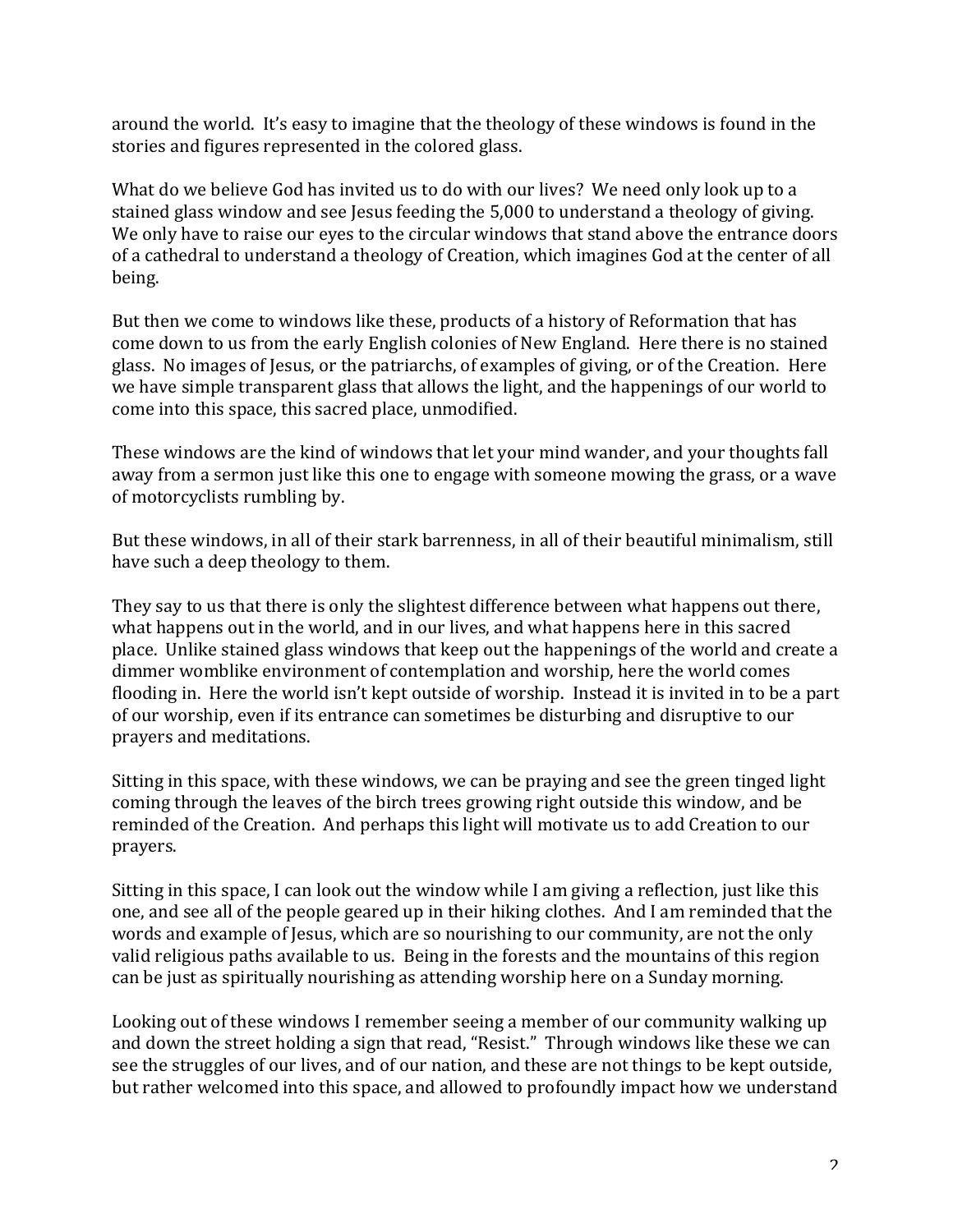what worship is, what God calls us to be as a people, and what it means to really love each other as ourselves.

These windows, and their deep theological meaning, are so central to our experience of who we are as a community that they've become part of how we introduce ourselves to those around us.

If you open your programs to the first page you are met with an image of the circular window sitting above the front door to this church. The committee that met to create our new brand chose this window as an easily recognizable architectural element of our church. The hope was that when people see this image out and about in our community it would quickly bring to mind this building, and more importantly, this community of spiritual seekers.

But we also chose the window as a symbol of the interpenetration of the outside and the inside, of light pouring in, but also of light shining out. This image of our window expresses the coming together of the challenges of our world, and the spiritual questioning and engagement that define who we are as a community. This interpenetration of the outer and the inner is as much a hallmark of who God has called us to be, as any architectural feature of our building.

Sitting in this sacred space, surrounded by these windows, with the light of the world pouring in over us, with the challenges and the joys of life not kept outside, but invited right into our worship as the very elements of worship itself, can we not hear the words of the prophet Malachi a little bit differently.

Put me to the test says the Lord, and I will open the windows of heaven for you.

Put me to the test and I will wipe away the images of the stained glass windows that block out the light of the world from coming into worship.

Put me to the test and I will open the windows and allow the light of the world to pour in over you.

These clear windows are the windows of heaven, because they show you heaven, and it looks just like this world. Heaven isn't an image of a Bible story. It is the story unfolding right here on Route 73.

And this is my blessing to you: this world, this heaven, this place.

This is my blessing to you. I won't separate you from the world by windows covered with stories, and images of tradition. I will open these windows to you, and show you that I want you to be part of the world, not alienated from it. That it is yours, and you are responsible for it.

This is my blessing to you. These windows show you that you are already home.